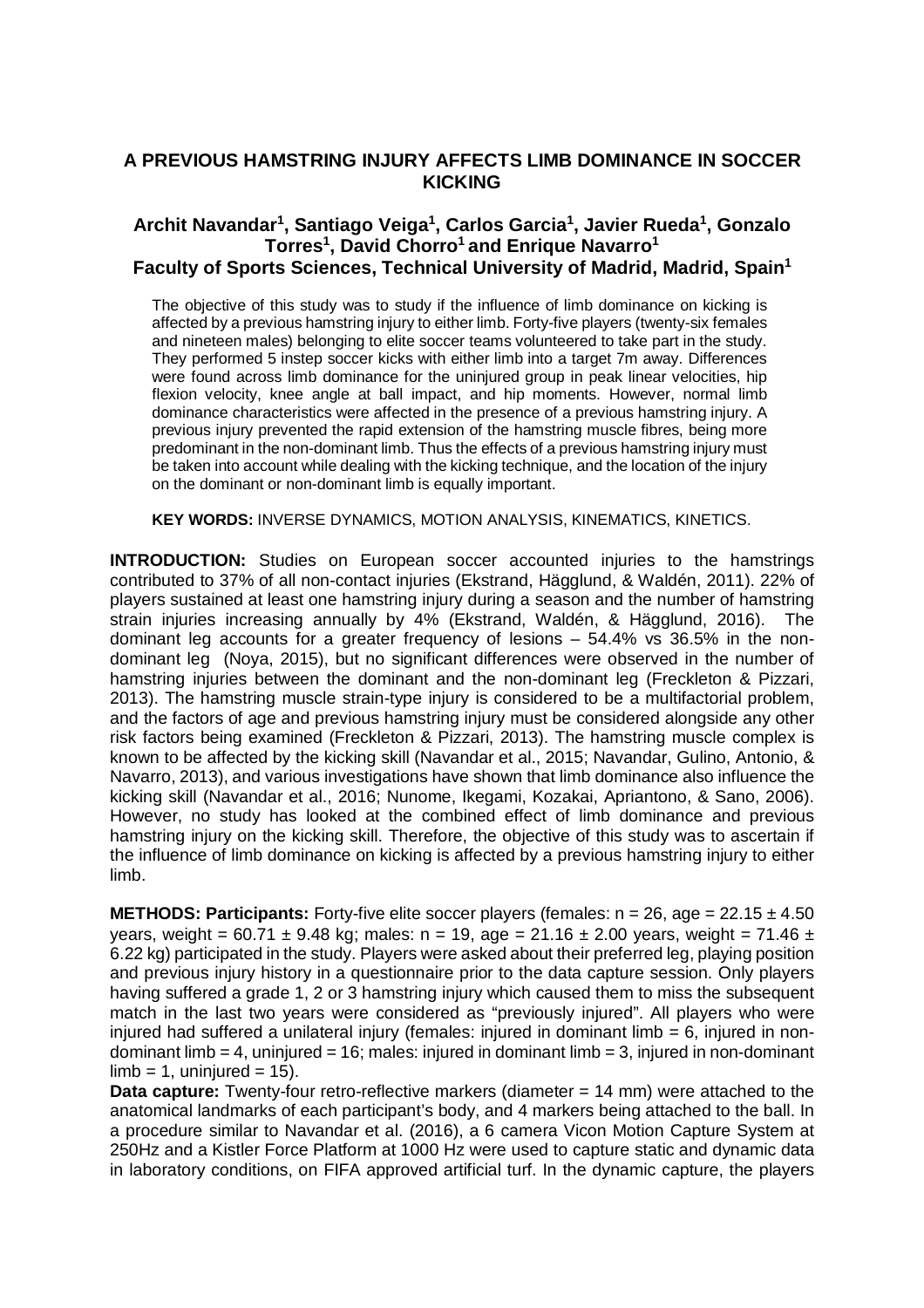were instructed to kick the stationary ball with their dominant and non-dominant legs at a 1m x 1m target 7m away, as hard as possible using the instep soccer kick, while placing their support leg on a force platform. Kicks were recorded until 5 kicks were performed with each leg meeting the above criteria. Ball velocities were calculated and the trial containing the median value of ball velocity for each limb was selected for further analysis.

**Data Processing:** A standard inverse dynamics procedure was used to calculate the kinetic and kinematic variables of the kicking and support limb, with the kicking motion being divided into the backswing, leg cocking, leg acceleration and follow through phases (Lees, 2013).

**Data Analysis**: Kinematic and kinetic variables in the sagittal plane, and normalized phases of kicking were compared in a 3-way ANOVA with the independent factors being limb dominance, previous injury and sex When a significant effect was observed between the ANOVA levels, multiple comparisons were performed with the Bonferroni correction, and the results were interpreted with 95% confidence intervals (CIs) and effect sizes (as partial  $\eta^2$ values). The threshold values for small, medium and large effect sizes were set as 0.01, 0.06 and 0.14 respectively (Cohen, 1992; Richardson, 2011).

**RESULTS AND DISCUSSION:** Differences in the peak linear velocities between the dominant and non-dominant limb were found only for the uninjured group, and not for the injured group (Table 1). Previous studies have consistently stated the superiority of the dominant limb in linear velocities, (Nunome et al., 2006; van den Tillaar & Ulvik, 2014). However, a previous injury prevented large differences from occurring. These differences can be explained on the sequence of velocities, which follow a proximal to distal sequence (Lees & Nolan, 1998), and the differences that occur at the different phases of the kick.

| Table 1<br><b>Comparison of peak linear velocities</b> |           |                               |                       |                         |                        |
|--------------------------------------------------------|-----------|-------------------------------|-----------------------|-------------------------|------------------------|
|                                                        |           | <b>Ball Velocity</b><br>(m/s) | Toe velocity<br>(m/s) | Ankle velocity<br>(m/s) | Knee Velocity<br>(m/s) |
| Uninjured<br>group                                     | <b>ND</b> | $23.97 \pm 3.40**$            | $19.15 \pm 2.48**$    | $15.85 \pm 1.77***$     | $8.74 \pm 1.04**$      |
|                                                        | D         | $26.75 \pm 2.74**$            | $21.08 \pm 2.29**$    | $17.19 \pm 1.67***$     | $9.53 \pm 0.91$ **     |
| Injured<br>group                                       | <b>ND</b> | $24.00 \pm 2.00$              | $19.00 \pm 2.55$      | $16.00 \pm 1.41$        | $8.80 \pm 0.84$        |
|                                                        | D         | $25.44 \pm 2.74$              | $20.11 \pm 1.76$      | $16.44 \pm 1.33$        | $9.00 \pm 0.87$        |

*ND: Non-dominant limb kick, D: dominant limb kick. \* Significant difference between the two groups with p < 0.05, \*\* Significant difference between the two groups with p < 0.001.*

The end of the backswing phase is defined as the instance when the hip reaches peak extension angle (Lees, 2013), and a peak flexion moment (defined in literature as the soccer paradox (Lees, Asai, Bull-Andersen, Nunome, & Sterzing, 2010)). At this instance, in the uninjured group, the dominant limb kicks have a greater hip flexion moment as compared to non-dominant limb kicks (Table 2). However, this difference is not seen in the previously injured group, with the values being slightly higher (small and medium differences in values between injured (partial  $\eta^2$  =0.01) and uninjured group (partial  $\eta^2$  =0.06)). Thus, previously injured players applied a greater moment in order to restrict the hip extension, when the hamstring muscle fibres were, theoretically, the shortest in length.

This was followed by a greater hip flexion velocity in the dominant limbs for the uninjured group at the end of the leg cocking phase (Figure 1). It is in this phase when the knee continues to flex while the hip begins to flex. Theoretically, the muscle fibres in the hamstring muscle group begin to lengthen, and this lengthening is slower in the previously injured group in the nondominant limb (partial  $\eta^2 = 0.06$ , p = 0.03). It is in this phase when the knee reaches a peak velocity, and due to this inhibition of rapid lengthening in the leg cocking phase, this difference across limb dominance is seen only in the uninjured group.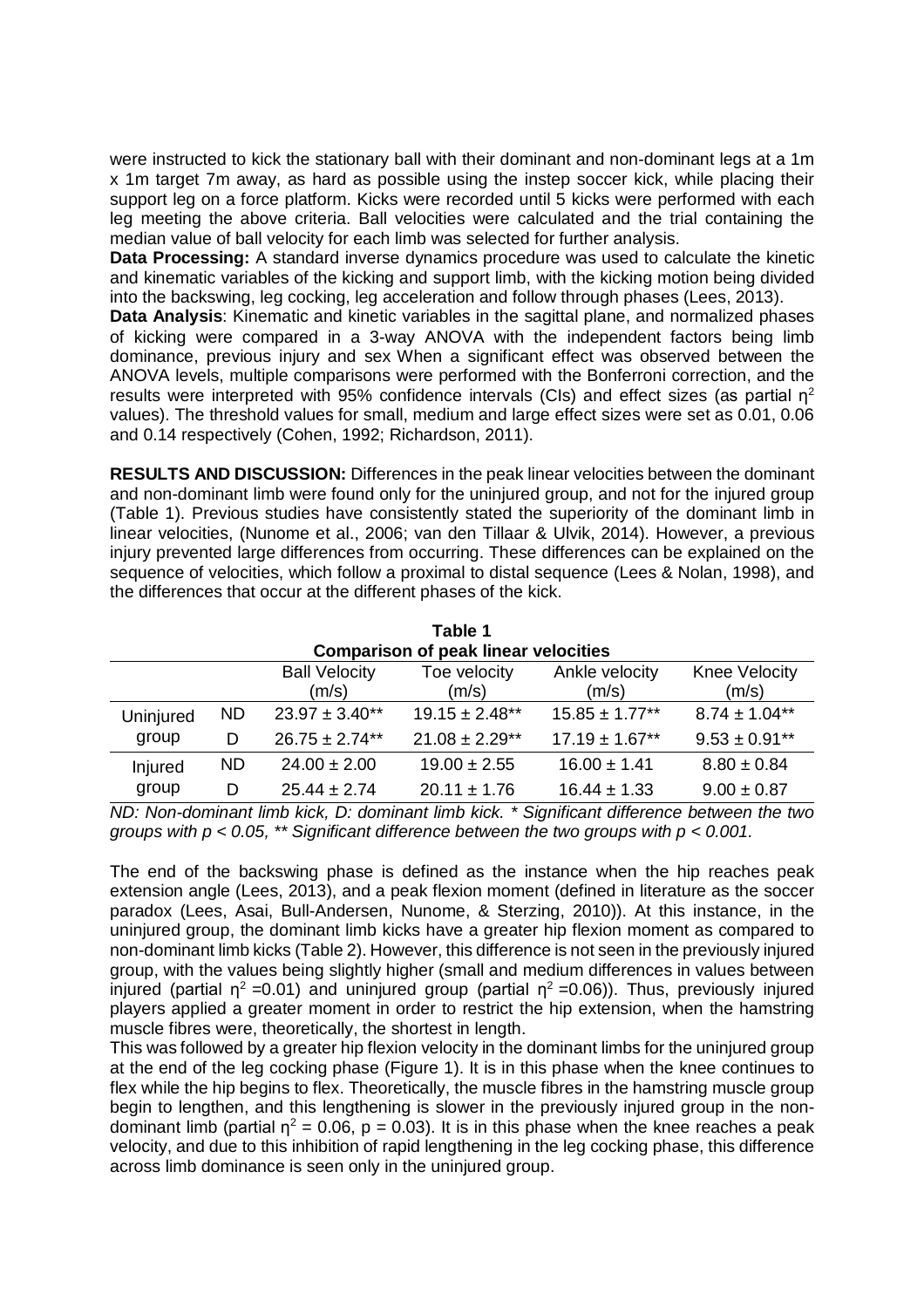| Table 2                 |              |                              |                       |  |  |  |  |
|-------------------------|--------------|------------------------------|-----------------------|--|--|--|--|
| Peak moments of the hip |              |                              |                       |  |  |  |  |
|                         |              | <b>Peak Flexion moment</b>   | <b>Peak Extension</b> |  |  |  |  |
|                         |              | (Nm/kg)                      | Moment(Nm/kg)         |  |  |  |  |
| Uninjured<br>group      | Non-Dominant | $3.62 \pm 1.02^*$            | $-2.95 \pm 1.12^*$    |  |  |  |  |
|                         | Dominant     | $4.03 \pm 0.74$ <sup>*</sup> | $-3.69 \pm 0.92^*$    |  |  |  |  |
| Injured<br>group        | Non-Dominant | $3.80 \pm 0.45$              | $-2.80 \pm 0.84$      |  |  |  |  |
|                         | Dominant     | $4.44 \pm 1.13$              | $-3.78 \pm 1.20$      |  |  |  |  |

*\* Significant difference between the two groups with p < 0.05.*





*ND: Non-dominant limb kick, D: dominant limb kick. \* Significant difference between the two groups with p < 0.05.*

Looking at female kicks alone at the instance of ball impact, a greater knee flexion angle was observed in the non-dominant limb kicks (Figure 2), which facilitated a better transfer of momentum leading to higher ball velocities (Navandar et al., 2016). However, if one were to group them further based on previous injury, this difference is seen only in the uninjured group. Previously injured female soccer players have a lower knee flexion angle at ball impact in the non-dominant limb, restricting the extension of hamstring muscle fibres (the knee extends and the hip flexes in this phase). However, this does not translate to higher ball velocities in the injured, non-dominant limb kicks for females, and this could be due to the angle of the ankle at ball impact which determines its quality.

**Figure 2 Comparison of knee flexion angle (º) at ball impact in female soccer players**)



*ND: Non-dominant limb kick, D: dominant limb kick. \* Significant difference between the two groups with p < 0.05.*